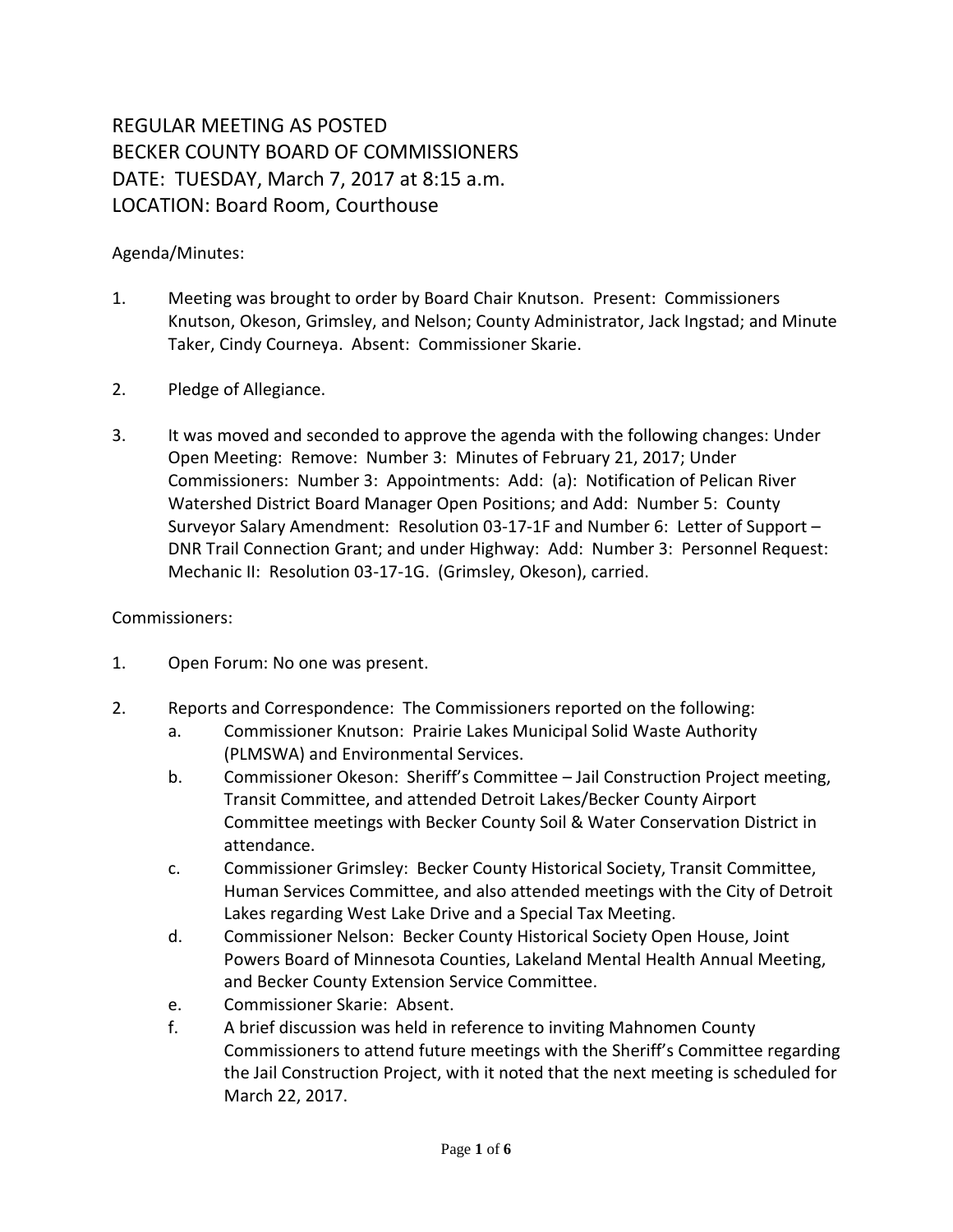- 3. Appointments: There were none. However, it was noted that a notification has been received by the Pelican River Watershed District regarding three board manager position openings; one current opening and two whose terms will expire on May 25, 2017.
- 4. Jail Construction Project: County Administrator, Jack Ingstad, and Highway Engineer, Jim Olson presented:
	- a. It was moved and seconded to authorize the Sheriff's/Jail Committee and County Administrator, Jack Ingstad, to approve the contracts and expenditures for the Jail Construction Project, to include Civil Site Design Services, for future amounts under \$50,000, and with a return to the full Board for ratification. **(**Grimsley, Nelson), carried.
	- b. County Administrator, Jack Ingstad, also requested direction from the Board in regards to financing of the Jail Construction Project, noting that Ehlers Financial could provide a presentation to the board. Discussion followed with it recommended to request rates for both 15 and 20 years, at an amount up to \$15 million, and to obtain information on a "wrap-around" for existing debt.
- 5. County Surveyor Salary Amendment: Resolution 03-17-1F:
	- a. It was moved and seconded to approve Resolution 03-17-1F, to amend Resolution 12-14-1B, to reflect an increase in County Surveyor, Roy Smith's annual salary, from \$9,600 to \$10,800, effective January 1, 2017 through December 31, 2018, as there was an increase in his health insurance. (Nelson, Grimsley), carried.
- 6. Letter of Support DNR Trail Connection Grant:
	- a. It was moved and seconded to approve the letter of support to the City of Detroit Lakes, in support of the City's efforts to request MN Department of Natural Resources grant funding to build a 2,700 foot trail segment along Highway 59 and Stoney Road, which will tie in with the North Tower Road; and to authorize the Board Chair to sign said letter. (Okeson, Nelson), carried.

Finance Committee Minutes: Mary Hendrickson presented:

1. It was moved and seconded to approve the Regular Claims, Auditor Warrants, Over 90- Day and Additional Claims, as presented: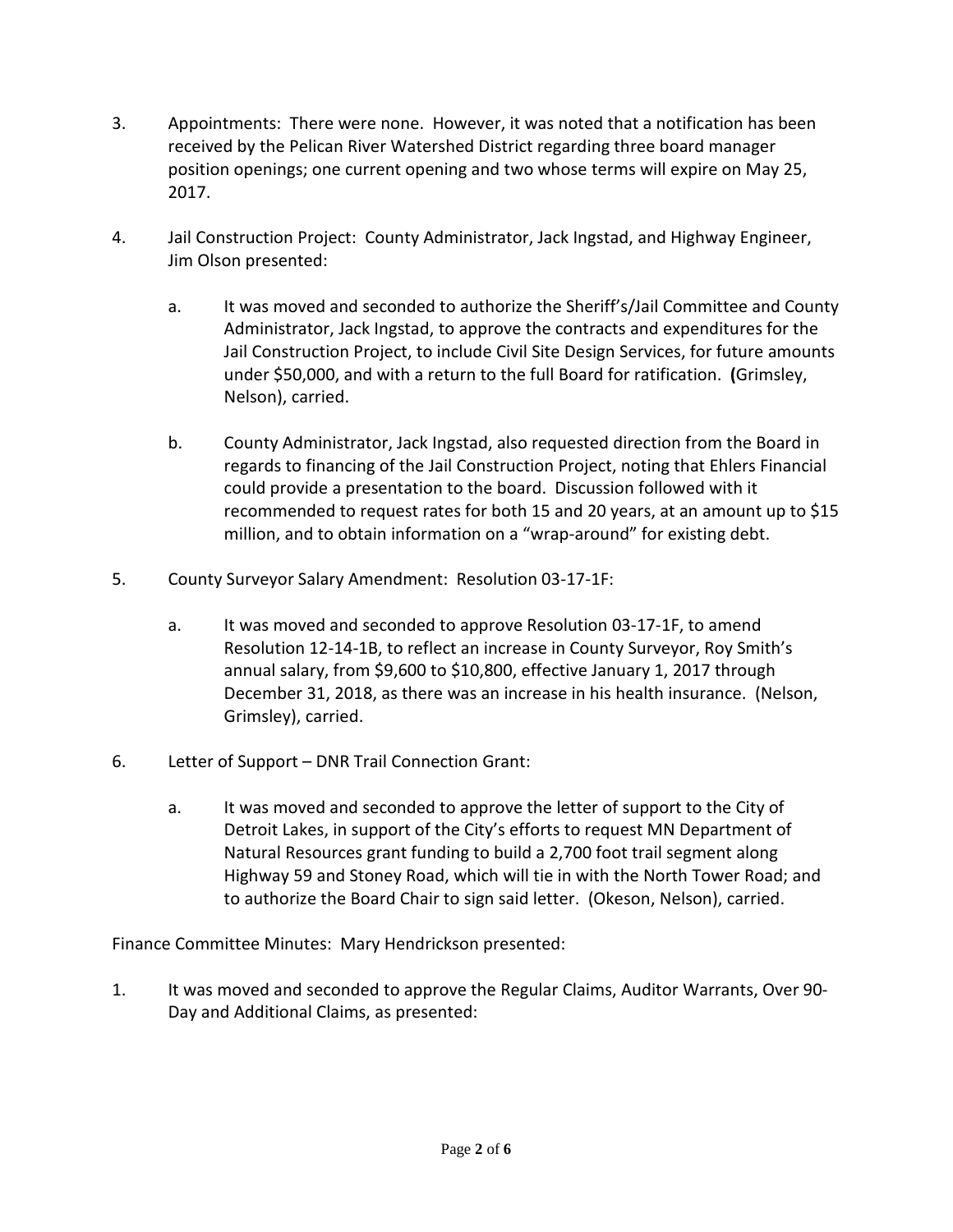- a. Auditor Warrants (Tuesday Bills):
	- i.  $02/21/2017$  in the amount of \$638,349.42
	- ii.  $02/28/2017$  in the amount of \$219,717.60 for a total amount of  $\frac{1}{2}$  \$ 858,067.02
- b. Over 90-Day Claims:
	- i. Enviro Services in the amount of \$23.99 (bill delayed due to change in personnel).
	- ii. Northern Lights USA in the amount of \$136.40 (bill delayed due to change in personnel)
	- iii. SeaChange Print Innovations in the amount of \$159.36 (invoice lost in e-mail)
	- iv. Swanson's Repair in the amount of \$20.88 (bill delayed due to change in personnel)
	- v. Thomas Reuters in the amount of \$660.73 (never received invoice)
	- vi. University of Minnesota in the amount of \$50.00 (invoice lost in e-mail)
	- vii. West Central Regional Juvenile Center in the amount of \$5,440.00 (bill delayed due to change in personnel).
- c. Additional Claims:
	- i. Mr. McLaughlin \$10.00 meal reimbursement from White Castle (no itemized receipt).
	- ii. Mr. Okeson expense report in the amount of  $\frac{2}{3}$  1,569.50.
	- iii. Mr. Nelson expense report in the amount of  $\frac{6}{925.64}$  \$ 865.64. \*It is noted that an error was corrected and an adjustment was made.
	- iv. National Business Systems postage for tax statements and valuation notices for \$13,020.00 (request to add to claims).
	- v. Arvig long distance phone bill from January 2017 in the amount of \$6,846.39 \$3,491.69 (request to add to claims). \*It is noted that the actual amount for the January long distance phone bill was \$ 3,491.69 and an adjustment was made.

(Okeson, Nelson), carried.

- 2. It was moved and seconded to approve the Human Services claims for Human Services, Community Health, and Transit, as presented. (Grimsley, Nelson), carried.
- 3. It was moved and seconded to approve the purchase and installation of a new filtration system for the new addition of the courthouse and to accept the low quote from Honeywell for both the 1" chilled water loop and the 1" hot water loop filtration system at a total cost of \$6,490.00. (Grimsley, Nelson), carried.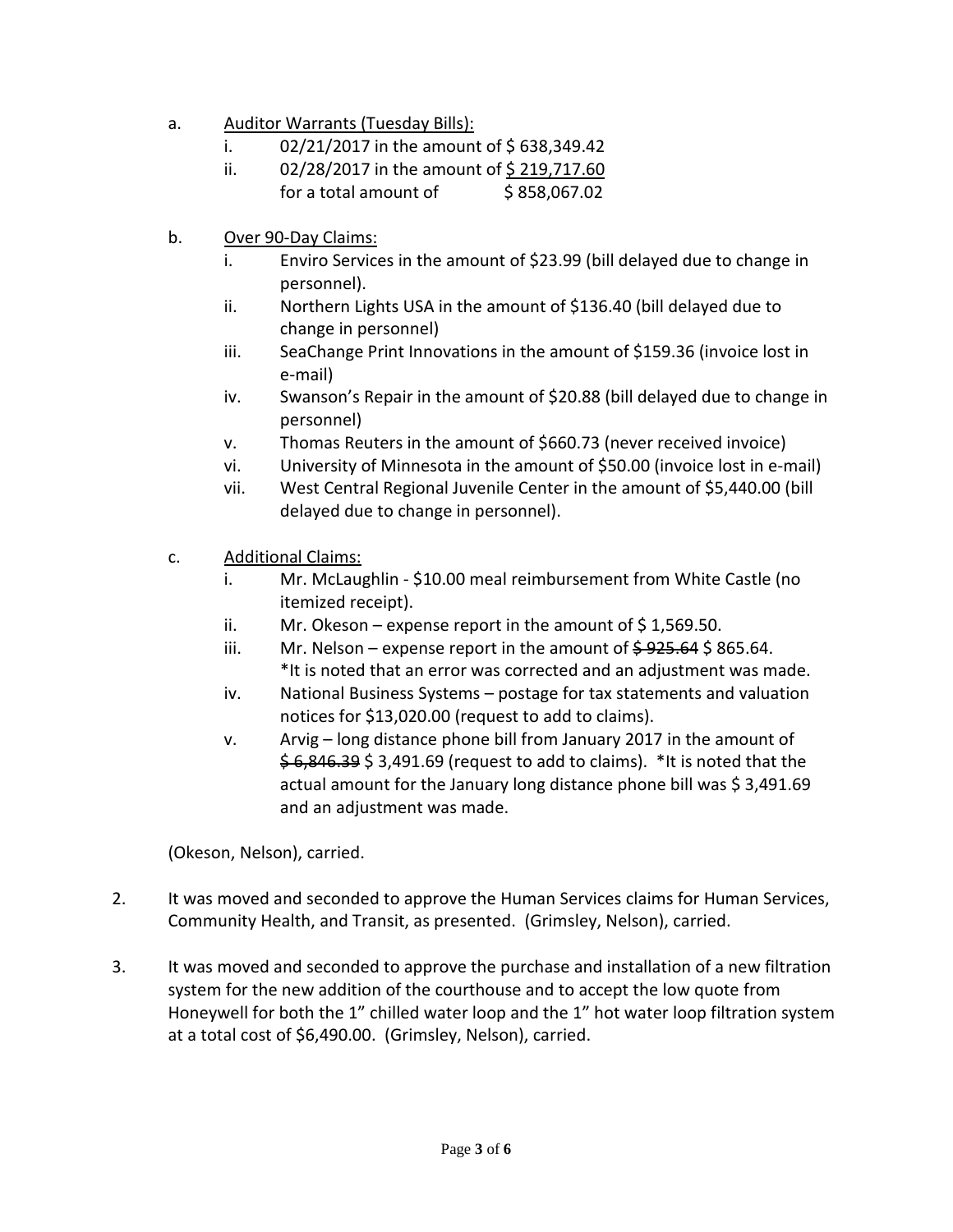Auditor-Treasurer: Mary Hendrickson presented:

- 1. Licenses & Permits:
	- a. It was moved and seconded to approve the Wine/Strong Beer License Renewal for Detroit Mountain Recreation Area, Inc. – Detroit Mountain Recreation Area – Erie Township. (Okeson, Nelson), carried.
	- b. It was moved and seconded to approve the On-Sale (Includes Sunday Sales) Liquor License Renewal for Hotel Shoreham of Detroit Lakes, Inc. – Lakeview Township. (Okeson, Nelson), carried.
	- c. It was moved and seconded to approve the 3.2 On-Sale License Renewal for Detroit Mountain Recreation Area, Inc. – Detroit Mountain Recreation Area – Erie Township. (Okeson, Grimsley), carried.
	- d. It was moved and seconded to approve the 3.2 On/Off Sale License Renewals for:
		- i. Richard Bartelt Four Corners Erie Townwship; and
		- ii. Tamarac Resort Randy Blanford Sugar Bush Township. (Nelson, Okeson), carried.
	- e. It was moved and seconded to approve the Off-Sale Liquor License Renewal for Seven Sisters Spirits, LLC – Steven D. Larson, General Manager – Lake View Township. (Okeson, Nelson), carried.
- 2. It was moved and seconded to accept the January 2017 Cash Comparison and Investment Summary, as presented. (Grimsley, Okeson), carried.
- 3. It was moved and seconded to approve Resolution 03-17-1A, to hereby approve the application for the re-purchase of Tax Forfeited Lands for Kent Cease, Personal Representatives in the Estate of James Cedric Allen, for Parcel Number: 21.0247.004, to be paid in full upon approval. (Grimsley, Nelson), carried.
- 4. It was moved and seconded to approve the low quote of \$1,645.52 from Forum Printing, Detroit Lakes, MN, for printing of the 2017 Tax Inserts for Becker County and the Becker County Soil and Water Conservation District. (Grimsley, Okeson), carried.

Sheriff: Sheriff Todd Glander presented:

1. It was moved and seconded to approve Resolution 03-17-1B, for Becker County to to apply for the Safe and Secure Initiative Grant, to replace and provide additional high resolution surveillance cameras to improve courthouse security through the Becker County Camera Surveillance, Software and Data Storage Security Upgrade Project, for a total estimated cost of \$91,246.00, with the grant providing 50% of the cost and the County providing the remaining 50% using the Recorder's Enhancement funds; and to also authorize the Board Chair to sign said grant application. (Grimsley, Okeson), carried.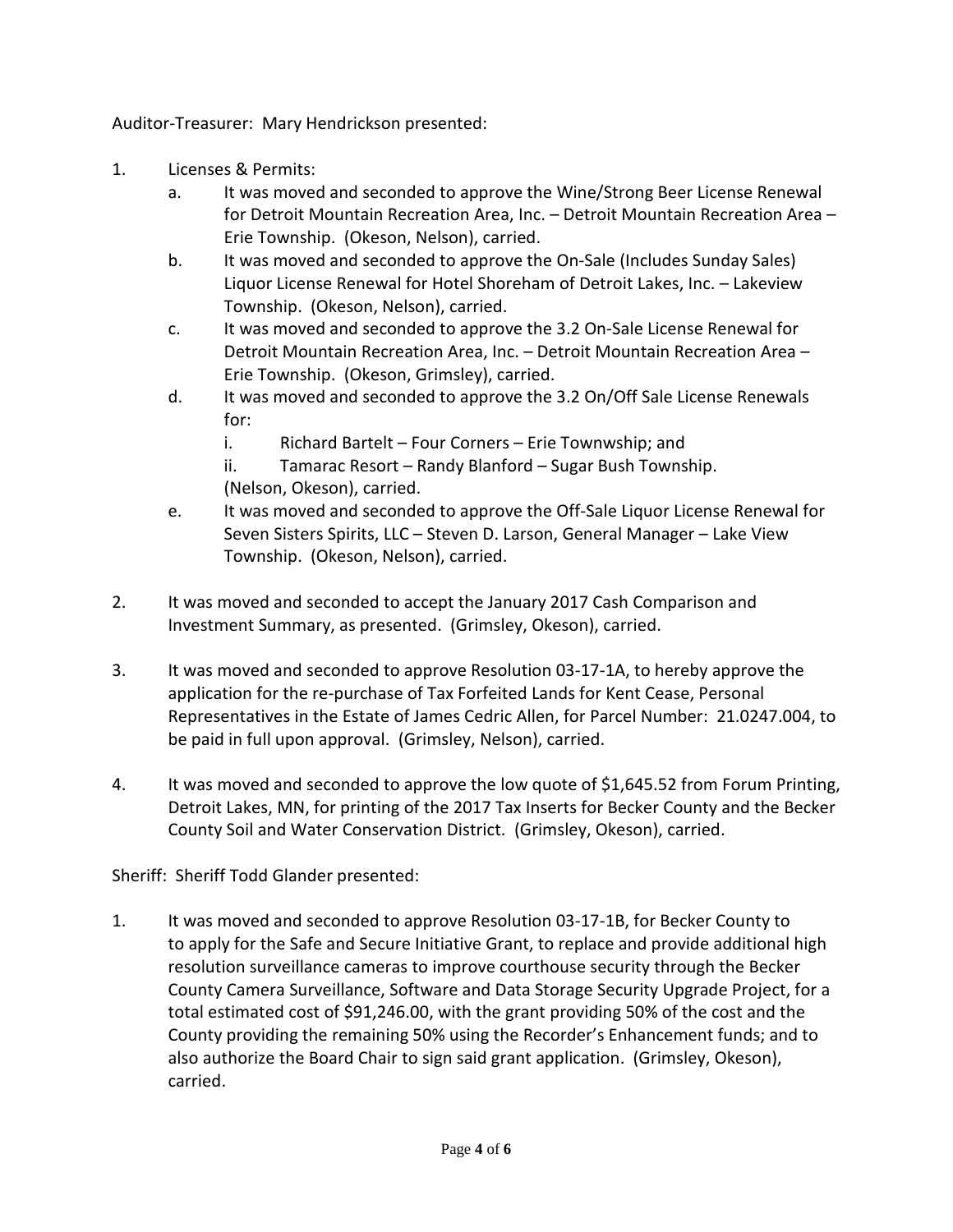2. There was discussion on the possible interest of the Detroit Lakes Police Department to share office space and parking with the Becker County Sheriff's Office once the new jail is constructed and the move is completed. It was recommended that the Becker County Sheriff's Committee meet with the Detroit Lakes Public Safety Committee to explore options.

Highway: Jim Olson presented:

- 1. It was moved and seconded to approve Resolution 03-17-1D, to concur with the Bid Award by Hubbard County to Tri-City Paving, Little Falls, MN, at the low bid amount of \$1,831,510.93 (Becker County at \$734,376.47; Hubbard County at \$1,097,134.46), for Project SAP 003-648-004 Becker CSAH 48, tied to Hubbard CSAH 14 and Hubbard CSAH 48; and to authorize reimbursement of said project expenses as provided by invoice to Becker County from Hubbard County. (Okeson, Nelson), carried. It was noted that this is a SMART Project.
- 2. It was moved and seconded to approve Resolution 03-17-1E, to authorize the County Engineer to advertise for and hire two (2) part-time Seasonal Maintenance Workers and one (1) part-time Engineering Intern. (Okeson, Nelson), carried.
- 3. It was moved and seconded to approve Resolution 03-17-1G, to hire one (1) full-time Mechanic II position, due to a resignation, and to backfill as necessary, which may include a full-time Mechanic I position. (Okeson, Nelson), carried.

Transit: Ryan Damlo presented:

1. It was moved and seconded to approve Resolution 03-17-1C, to enter into an agreement with the MN Department of Transportation (MNDOT), to provide a Pilot Expansion Program for Becker County for two years (2017-2019); to expand transit bus service to the cities of Audubon and Lake Park, with initial costs for the new bus, staff and ARMER radios at \$ 210,500.00, and with 100% of the cost covered by the grant; and to authorize the Transit Director and the County Administrator to execute the agreement and any amendments thereto; and to approve the foregoing resolution between Becker County Transit and the State of Minnesota. (Okeson, Nelson), carried.

Land Use – Environmental: Steve Skoog presented:

1. It was moved and seconded to approve the purchase of recycling containers from Shafer Systems International, Inc. for 95 gallon, 65 gallon, and 35 gallon recycling carts, to implement a curbside, single stream, residential recycling program in Detroit Lakes, Audubon, Frazee, and Lake Park, with 50% of the project cost covered by a Minnesota Pollution Grant of \$250,000.00, and with the aforementioned cities and Becker County